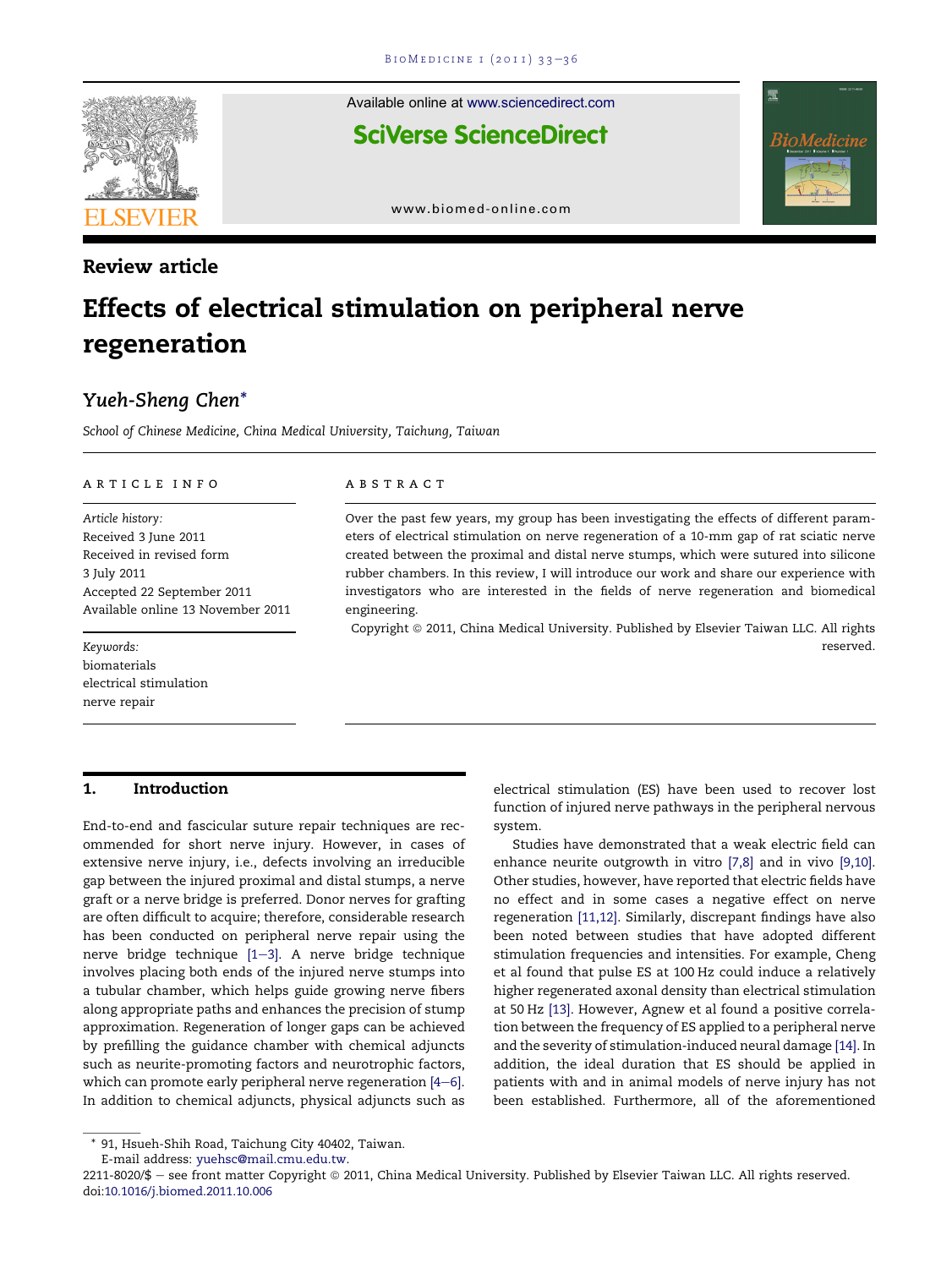studies that investigated the effect of ES on nerve regeneration in animal models focused on short nerve gaps. The inherent regenerative capacity of the nerve in animals could be so efficient over shorter gaps that the effects of ES may not be fully revealed. Therefore, animal models of nerve injury involving longer nerve gaps are needed to better understand the effects of ES on damaged nerves.

This review will introduce the effects of different frequencies, current intensities, and durations of ES on the regeneration of transected rat sciatic nerves that were reconnected using a silicone rubber nerve tube with a 10-mm gap.

# 2. Effects of ES frequency on sciatic nerve regeneration

It has been reported that ES can enhance peripheral nerve regeneration [\[15,16\].](#page-3-0) Based on the results of those studies, we are confident that ES produces bio-effects on nerve tissues. However, contradictory results have also been reported. Therefore, a dramatic and reproducible model with wellcontrolled experimental variations is necessary to clarify the role that electrical treatment plays on nerve regeneration.

The nature of the experiments, such as the type of ES used (DC or AC; constant or pulsed), the stimulation parameters, the sites for the placement of electrodes, and most importantly the length of the nerve gap, all affect the efficacy of ES on nerve regeneration. Considerable research has been conducted on nerve repair across a wide gap using entubulation techniques [\[17\]](#page-3-0); however, to the best of our knowledge, Cheng et al are the only researchers to have used conduit prostheses to investigate the influence of different ES frequencies on nerve regeneration [\[13\]](#page-3-0). In their study, histomorphometric evaluation revealed that ES frequency affected nerve fiber density. Unfortunately, the small nerve defect (7 mm in length) and the lack of electrophysiologic data hindered their ability to make a solid conclusion.

In a recent study, we used a silicone rubber conduit to repair a rat sciatic nerve defect measuring 10 mm in length and then stimulated the nerve with different electrical frequencies. Histological and electrophysiological techniques were used to determine whether ES could stimulate the regeneration of nerves. We found that ES significantly suppressed the formation of nerve cables across the nerve gap in the silicone rubber chamber in a dose-dependent manner. Our data showed that a frequency of 2 Hz resulted in generation of nerve cables across the gap in 86% of the subjects, that a frequency of 20 Hz stimulated nerve regeneration in 71% of the animals, and that 200 Hz resulted in regeneration of nerve cables across the gap in only 57% of the test subjects. In contrast, bridging cables were noted in all of the animals in the control group as well as in the ES group that received ES at a frequency of 1 Hz. These findings show that electrical treatment may interfere with the process of nerve regeneration. However, examination of muscle action potentials (MAPs) and morphology revealed that ES seems to exert a growth-promoting effect on regenerated nerves. Morphometric studies revealed that the regenerated nerves that received electrical treatment at a frequency of 2 Hz had

a significantly shorter latency, a longer duration, a faster nerve conductive velocity (NCV), a smaller cross-sectional area, a larger axonal density, and a larger ratio of blood vessel area to total nerve than controls. Those findings indicate that electrical treatment can accelerate the maturation of regenerated nerves [\[18\]](#page-3-0).

These results raise a number of questions. For example, how can the discrepant results be explained? In addition, how should "successful nerve regeneration" within a guidance tube be defined? We believe that both the percentage of regenerated nerves that successfully cross the gap as well as the maturity of nerve microstructure must be considered when assessing the recovery of regenerated nerves.

# 3. Effects of ES current intensity on sciatic nerve regeneration

Several investigators have tried to explain how application of cathode distal current enhances the regeneration of peripheral nerves. Sisken et al reported that direct current resulted in an increased number of neurotrophic factor receptors in chick embryos [\[19\].](#page-3-0) It has also been reported that proteoglycan-mediated adhesion of regenerating axons, which is necessary for neuronal cell growth, could be manipulated by direct current [\[20\].](#page-3-0) In addition, some studies showed that treatment with ES led to an increase in the expression of injury/regeneration-associated genes (growthassociated protein 43 and  $Ta1$  tubulin) as well as neurotrophin brain-derived neurotrophic factor and its receptor trkB, factors that play important roles in the regeneration of nerve tissues [\[15,16\]](#page-3-0).

We also found that animals exposed to ES had a larger mean number of axons, endoneurial area, total nerve area, blood vessel number, and blood vessel area than control animals, which indicates that ES accelerates the maturation of regenerated nerves [\[21\]](#page-3-0). In addition, regenerated nerves treated with ES, especially in the group that received 1 mA of direct current, had relatively shorter latency periods, larger amplitudes, larger MAP areas, faster NCVs, and more evidence of reinnervation of muscle fibers than controls. These results indicate that the transected nerves that received ES underwent adequate regeneration. We also found that the ability of ES to improve the function of regenerated nerves decreased as the current intensity increased. For example, animals that received ES at 4 mA had a significantly higher error rate than controls while crossing the grid runway in the kinematic gait analysis, a test that assesses individual limb motor functions [\[22\]](#page-3-0). Our results indicate, therefore, that excessive ES can hinder the functional recovery of regenerated nerves.

# 4. Effects of ES timing on sciatic nerve regeneration

It is generally assumed that ES should be applied shortly after nerve injury because ES-induced recovery can be facilitated by the body's immune response to injury [\[23,24\]](#page-3-0). In addition, studies have shown that ES can also accelerate upregulation of brain-derived neurotrophic factor (BDNF) and trkB mRNA,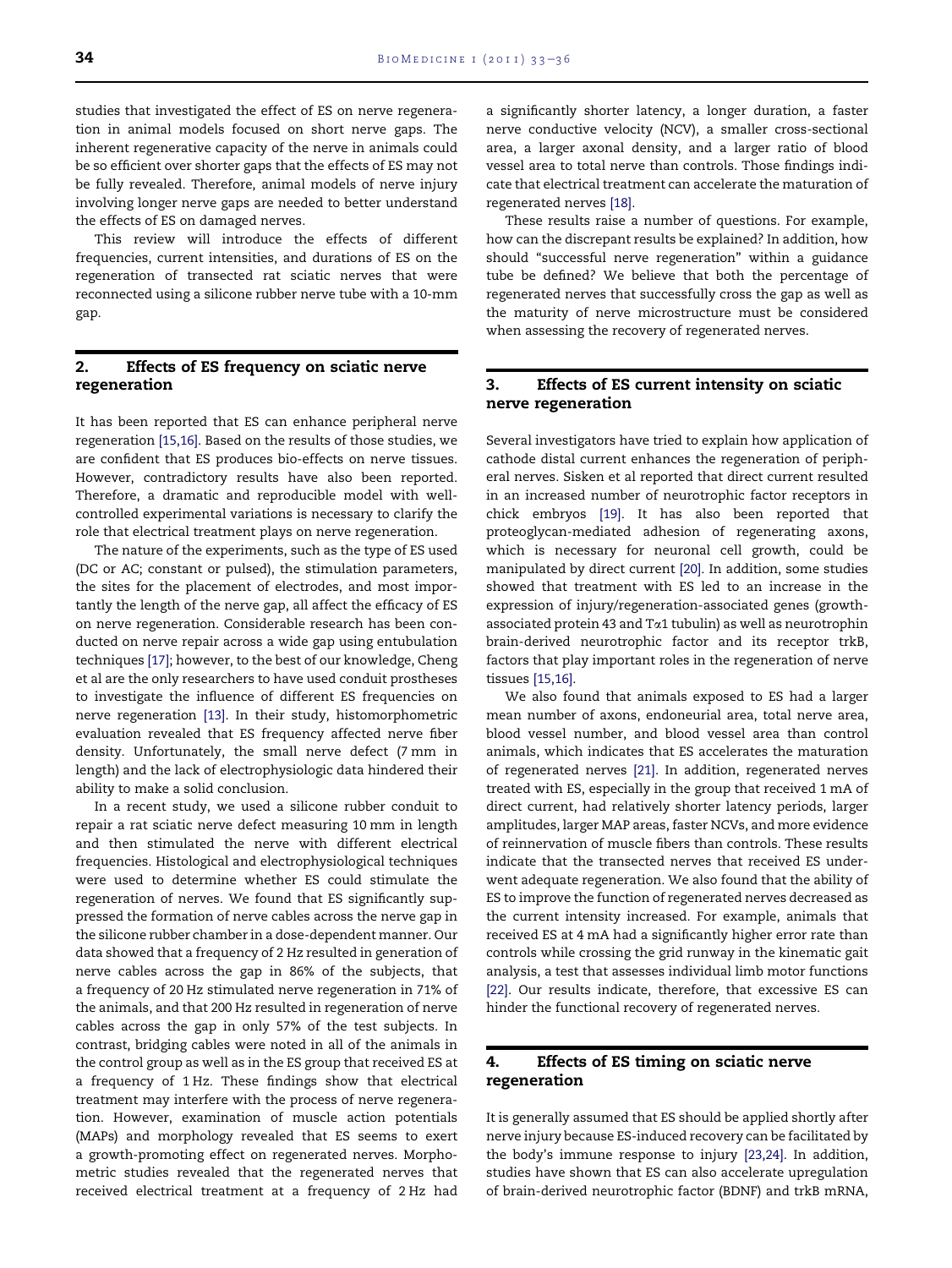<span id="page-2-0"></span>factors that support the development, maintenance, and plasticity of peripheral neurons [\[15,16\]](#page-3-0). Accordingly, delayed onset of ES should be less effective in promoting the recovery of regenerated nerves. However, those studies assessed ES only over a short gap. We wondered whether more severely injured animals require more time before ES can increase neuroplasticity. In one of our current studies [\[25\]](#page-3-0), we found that the number of axons was significantly greater in rats that received ES at a frequency of 2 Hz and an intensity of 1 mA on Day 8 following nerve repair than in rats that did not receive ES. This result confirms that ES accelerates the maturation of regenerated nerves that successfully cross the gap and leads to improved sensorimotor function after peripheral nerve injury. In addition, we also found that application of a delayed ES could dramatically improve the recovery of regenerated nerve function. This beneficial effect was not seen when the same stimulation protocol was applied immediately after nerve repair. Specifically, we found that a delay of 7 days before the onset of ES significantly enhanced the formation of nerve cables across a wide nerve gap in the silicone rubber chamber. Seventy percent of the animals in that group had cables that grew across the gap whereas only 30% of the animals in the group that received ES on post-injury Day (PID) 1 exhibited such bridging cables. Nerve recovery after a delayed onset of ES was a surprising finding, as most studies have shown that early application of ES is effective at accelerating axonal regeneration, mainly by up-regulating the expression of growth-promoting factors such as BDNF [10,26]. However, in those studies the nerve gap was much shorter than that in our study. Therefore, we do not know whether more severely injured animals require more time after nerve repair before ES can increase neuroplasticity. In addition, when considering the onset of ES following nerve repair, it has to be kept in mind that early application of ES might result in side effects, such as exacerbation of the size of the lesion [\[27\].](#page-3-0) For example, Griesbach et al found that BDNF levels significantly increased in rats with a mild fluid-percussion injury (FPI) that were exercised from PID 14 to 20. In rats with moderate FPI, however, significant increases in BDNF were evident only in animals that were exercised from PID 30 to 36 [\[28\].](#page-3-0) Those results indicate that the time window for exerciseinduced increases in BDNF is dependent on injury severity. Since both ES and exercise share some common mechanisms of action (i.e. increased expression of neurotrophin BDNF and its receptor trkB) [\[29\]](#page-3-0), it is reasonable to assume that delayed ES should be more effective than immediate ES in promoting nerve regeneration across a large gap. Interestingly, we only found significant improvement in the rate of successful regeneration when ES was started after a delay of 7 days, but not when performed between Days 15 and 29 post-injury. This result again indicates the importance of the timing phenomenon for the effect of ES on growth-promoting factors [\[30\]](#page-3-0).

It is also important to note that delayed ES not only increased the rate of successful regeneration, but also enhanced maturity of the neural components within the nerve cable [\[25\].](#page-3-0) Specifically, the number of myelinated axons that successfully grew across the 10-mm gap was twofold greater in the groups that received delayed ES than in the group that received immediate ES. In addition, the number of regenerated blood vessels was greater and the nerve areas

were larger in the groups that received delayed ES than in the group that received immediate ES. Although we cannot explain the increased number of regenerated axons and blood vessels, our results indicate that delayed application of ES affects axonal and capillary growth in the regenerated nerves.

Our findings substantiate that the time course of ES is of importance for the final recovery after peripheral nerve injuries. A short delay in the onset of ES to injured nerves can significantly accelerate axonal regrowth and functional restoration, which are important factors for successful nerve regeneration.

## 5. Conclusion

This review demonstrates that ES has a dual effect: it can hinder the growth of regenerating nerves as well as promote their recovery. Safe stimulus protocols, therefore, are necessary. Otherwise, improper ES can irreversibly damage nerve tissue, retarding the process of nerve regeneration.

#### references

- [1] Chang JY, Lin JH, Yao CH, Chen JH, Lai TY, Chen YS. An in vivo evaluation of a biodegradable EDC/NHS-cross-linked gelatin peripheral nerve guide conduit material. Macromol Biosci 2007;7:500-7.
- [2] Bini TB, Gao S, Xu X, Wang S, Ramakrishna S, Leong KW. Peripheral nerve regeneration by microbraided poly(Llactide-co-glycolide) biodegradable polymer fibers. J Biomed Mater Res 2004;68:286-95.
- [3] Chen YS, Chang JY, Cheng CY, Tsai FJ, Yao CH, Liu BS. An in vivo evaluation of a biodegradable genipin-crosslinked gelatin peripheral nerve guide conduit material. Biomaterials  $2005:26:3911 - 8$
- [4] Vogelin E, Baker JM, Gates J, Dixit V, Constantinescu MA, Jones NF. Effects of local continuous release of brain derived neurotrophic factor (BDNF) on peripheral nerve regeneration in a rat model. Exp Neurol 2006;199:348-53.
- [5] Itoh S, Fujimori KE, Uyeda A, Matsuda A, Kobayashi H, Shinomiya K, et al. Long-term effects of muscle-derived protein with molecular mass of 77 kDa (MDP77) on nerve regeneration. J Neurosci Res 2005;81:730-8.
- [6] Midha R, Munro CA, Dalton PD, Tator CH, Shoichet MS. Growth factor enhancement of peripheral nerve regeneration through a novel synthetic hydrogel tube. J Neurosurg 2003;99:555-65.
- [7] Zhang Z, Rouabhia M, Wang Z, Roberge C, Shi G, Roche P, et al. Electrically conductive biodegradable polymer composite for nerve regeneration: electricity-stimulated neurite outgrowth and axon regeneration. Artif Organs 2007;  $31:13 - 22.$
- [8] Yamada M, Tanemura K, Okada S, Iwanami A, Nakamura M, Mizuno H, et al. Electrical stimulation modulates fate determination of differentiating embryonic stem cells. Stem Cells 2007;25:562-70.
- [9] Zealear DL, Rodriguez RJ, Kenny T. Electrical stimulation of a denervated muscle promotes selective reinnervation by native over foreign motoneurons. J Neurophysiol 2002;87:  $2195 - 9.$
- [10] Al-Majed AA, Tam SL, Gordon T. Electrical stimulation accelerates and enhances expression of regeneration-